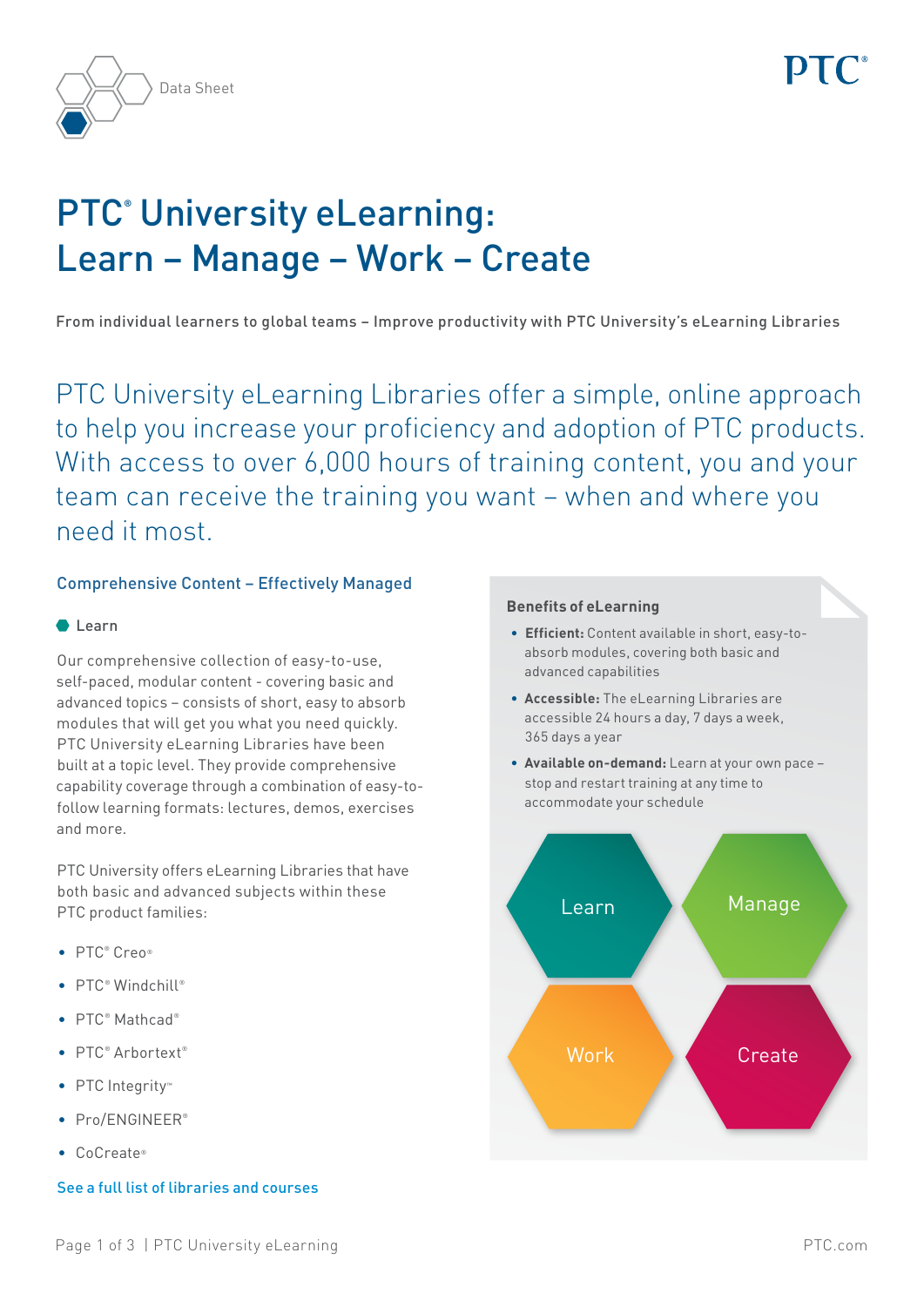

However, at PTC University, we don't think eLearning can be effective by just providing content – effective eLearning stands and falls with the way it is managed.

## **Manage**

Learning management is key to your learning success. PTC University eLearning is powered by our robust learning management system, [PTC University](https://precisionlms.ptc.com/app/pages/Login/)  [Precision LMS](https://precisionlms.ptc.com/app/pages/Login/) which allows you to search content, assign learning tasks, assess users, track usage and generate reports. All libraries include full access to this leading-edge technology, that is beneficial to both individual users and management.



eLearning brings the classroom experience to you on demand –24/7/365.

Students receive an online, personalized environment where you can:

- • Quickly find new courses, track your progress and test your skills
- Easily search training content to find exactly what you need, when you need it
- • Receive targeted development suggestions based on assessment results
- • View complete learning history and assessment results

Managers can use Precision LMS to:

- • Build, launch and manage a training program
- • Create custom training courses incorporating standard eLearning and your own custom topics
- • Run real-time reports to view progress and proficiency of individuals and teams

We offer a free, 30-day trial for our eLearning libraries. Access free sample courses for the product of your choice. To register, [click here.](https://precisionlmstrial.ptc.com/132396en.html)

#### ● Work

Fast & user-friendly access to the eLearning Libraries is another key factor for a positive learning experience. PTC Learning Connector allows users to access their eLearning libraries in a context-sensitive way right from within their PTC software. Users are automatically provided a list of learning topics that are relevant to the topic in the menu they are working on. PTC Learning Connector also provides direct access to the PTC Knowledge Base as well as relevant free tutorials and Help Center information.

Using the award-winning PTC Learning Connector allows users to be more productive by leveraging short, pertinent information delivered with a single click from within their work environment.

Here's a short list of what you can do with PTC Learning Connector:

- • Learn as you work
- • Map custom content
- • Leverage context-sensitive eLearning and Technical Support content directly from your PTC software
- • Search eLearning and Technical Support content within PTC software